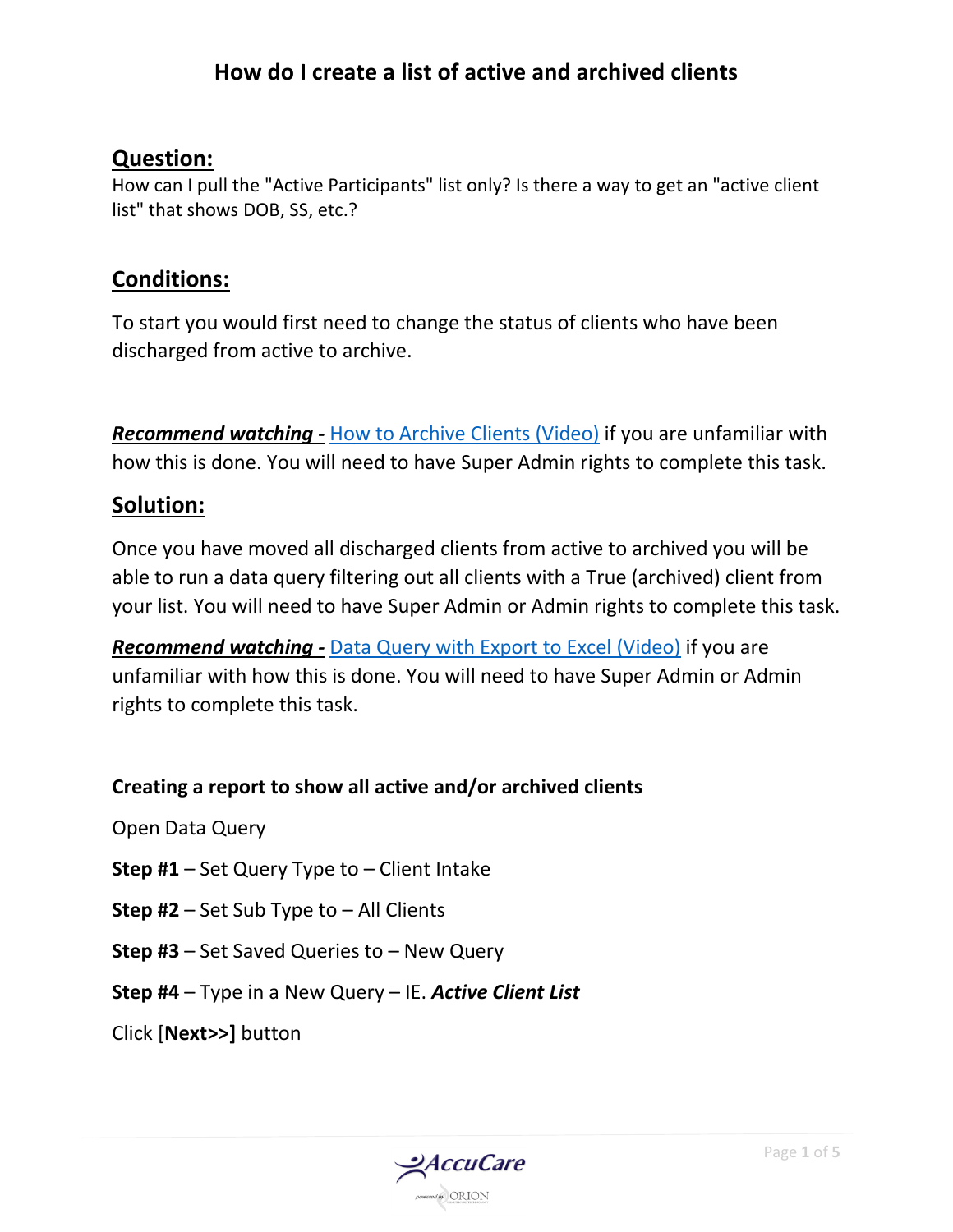|  |  | How do I create a list of active and archived clients |
|--|--|-------------------------------------------------------|
|--|--|-------------------------------------------------------|

|                            | <b>Data Query</b>                                                                                                                            |            | Data Definitions for Data Query |
|----------------------------|----------------------------------------------------------------------------------------------------------------------------------------------|------------|---------------------------------|
| <b>Query Type:</b>         | <b>Assessments</b><br><b>Client Intake</b><br><b>Continued Stay Assessment</b><br><b>Continued Stay Review</b><br><b>Discharge Summaries</b> |            |                                 |
| Sub Type:<br>2             | All Clients -                                                                                                                                |            |                                 |
| Saved Queries <sup>3</sup> | <b>New Query</b><br>$\checkmark$                                                                                                             |            |                                 |
| New Query:<br>4            | <b>Active Client List</b>                                                                                                                    |            |                                 |
| Preview                    | Save to Excel<br>Save to Text<br>Print                                                                                                       | $Next$ $>$ | Exit                            |

**Step #5** – Move the following data field from Available column to Selected column

Click [**Next>>**] button

| <b>Reports &gt; Data Query</b>   |                                          |                   |                          |                    |                                          |
|----------------------------------|------------------------------------------|-------------------|--------------------------|--------------------|------------------------------------------|
| <b>Name of the Query:</b>        | <b>Active Clients</b>                    |                   |                          |                    |                                          |
| <b>Type of Query:</b>            | <b>Client Intake</b>                     |                   | <b>SubType of Query:</b> | <b>All Clients</b> |                                          |
|                                  | Available                                | 5                 |                          |                    | <b>Selected</b>                          |
| <b>Address Line 1</b>            |                                          |                   |                          | <b>First Name</b>  |                                          |
| Address Line 2                   |                                          |                   |                          | Last Name          |                                          |
| <b>Assigned Agency</b>           |                                          |                   |                          | Gender             |                                          |
| Category Code 1                  |                                          |                   |                          | Date of Birth      |                                          |
| Category Code 2                  |                                          | <b>Select</b>     |                          | Archived           |                                          |
| Category Code 3                  |                                          |                   |                          |                    |                                          |
| Category Code 4                  |                                          | <b>Select All</b> |                          |                    |                                          |
| Category Code 5                  |                                          | Remove            |                          |                    |                                          |
| <b>Category Description 1</b>    |                                          | <b>Remove All</b> |                          |                    |                                          |
| <b>Category Description 2</b>    |                                          |                   |                          |                    |                                          |
| <b>Category Description 3</b>    |                                          |                   |                          |                    |                                          |
| <b>Category Description 4</b>    |                                          |                   |                          |                    |                                          |
| <b>Category Description 5</b>    |                                          |                   |                          |                    |                                          |
| <b>Child Protective Services</b> |                                          |                   |                          |                    |                                          |
|                                  | Double click on Field name to move-----> |                   |                          |                    | <-----Double click on Field name to move |

 $\frac{Q}{C}$ *AccuCare*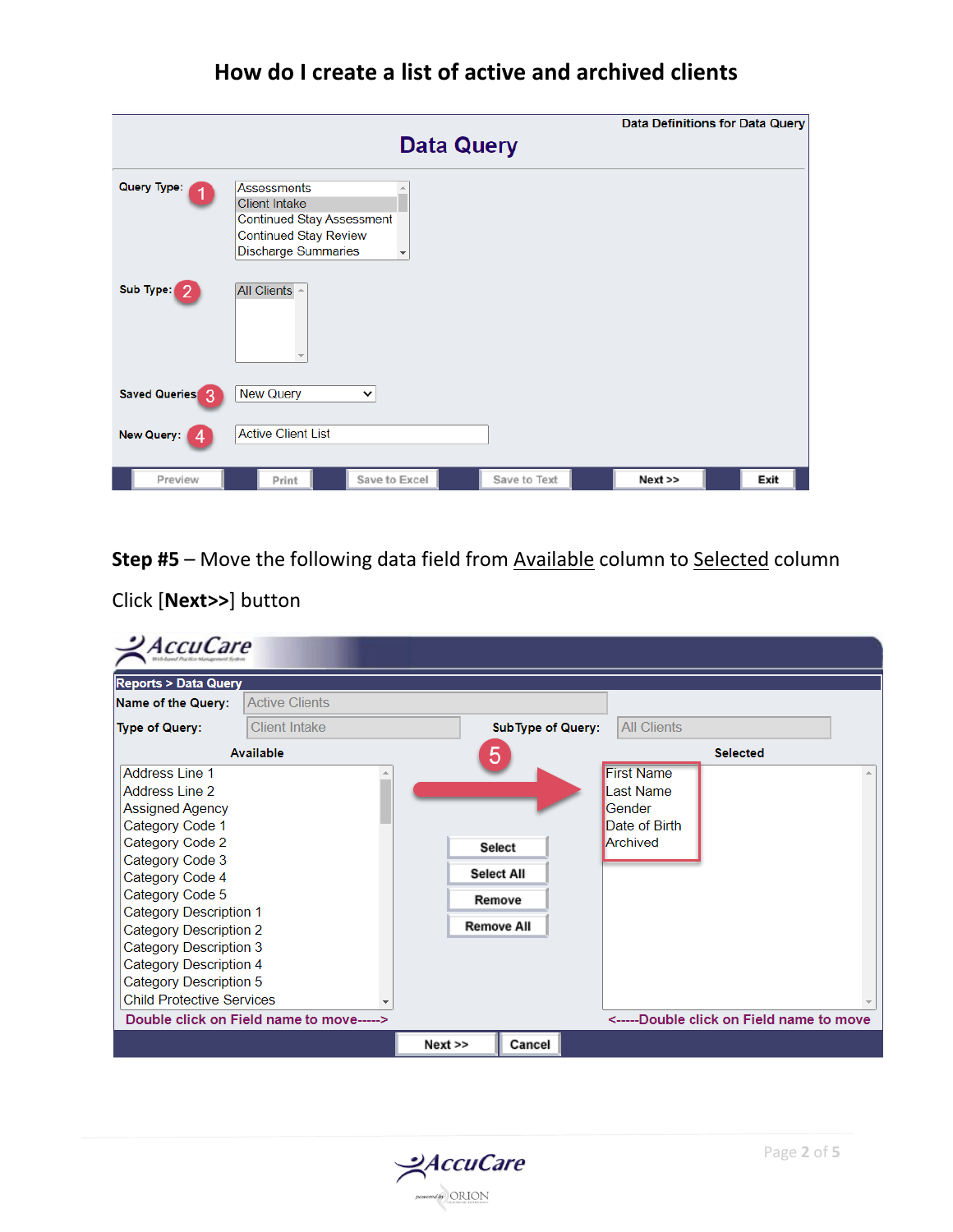**Step #6** – Click the [**Save**] button to keep your setting for future use

**Step #7** – Click **[Preview**] button (for a quick view on screen)

**Step #8** – Click [**Save to Excel**] button to export results to Excel

This example shows both archived and active clients on the list

| AccuCare                                   |                       |                      |                     |                           |                                             |
|--------------------------------------------|-----------------------|----------------------|---------------------|---------------------------|---------------------------------------------|
| <b>Reports &gt; Data Query</b>             |                       |                      |                     |                           |                                             |
| Name of the<br>Query:                      | <b>Active Clients</b> |                      |                     |                           |                                             |
| <b>Type of Query:</b>                      | <b>Client Intake</b>  |                      | Sub Type of Query:  | <b>All Clients</b>        |                                             |
| <b>Criteria</b><br><b>Selected Columns</b> |                       |                      |                     |                           |                                             |
| <b>Column Name</b>                         | <b>Select</b>         |                      | <b>Criteria</b>     | <b>Value</b><br>criteria) | (Seperate values with pipe " " for multiple |
|                                            | <b>Add Criteria</b>   |                      |                     | <b>Delete Criteria</b>    |                                             |
| <b>Sort Order</b>                          | <b>Column Name</b>    |                      | <b>Direction</b>    | Group by (Select one)     |                                             |
| Sort Order 1:                              |                       | ◡                    | $\checkmark$        |                           |                                             |
| Sort Order 2:                              |                       | $\check{ }$          | $\checkmark$        |                           |                                             |
| Sort Order 3:                              |                       | 8<br>◡               | $\checkmark$        | 6                         |                                             |
| Preview                                    | Print                 | <b>Save to Excel</b> | <b>Save to Text</b> | Save                      | Exit<br><b>Reset</b>                        |

Screenshot from Step #7 – **FALSE = Active Clients** / **TRUE = Archived Clients**

*Note: To get back to the previous screen look for the [OK] button at the bottom of your preview list.*

| <b>First Name</b> | <b>Last Name</b> |   | <b>Gender Date of Birth</b> | <b>Archived</b>                        |  |
|-------------------|------------------|---|-----------------------------|----------------------------------------|--|
| Jane              | Doe              | F | 12/23/1954                  | <b>Archived Clients</b><br><b>TRUE</b> |  |
| Kendall           | Haley            | М | 10/10/1980                  | <b>TRUE</b>                            |  |
| Tammy             | Hale             | F | 2/23/1966                   | <b>FALSE</b>                           |  |
| Tom               | Kopecky          | М | 1/1/1989                    | <b>FALSE</b>                           |  |
| Mark              | Taylor           | Μ | 2/25/1966                   | <b>FALSE</b><br><b>Active Clients</b>  |  |
| lTina             | Sawyer           | F | 9/8/1959                    | <b>FALSE</b>                           |  |
| <b>Sally</b>      | Tally            | F | 8/8/1978                    | <b>FALSE</b>                           |  |
| Lisa              | Wells            | F | 9/7/1962                    | <b>FALSE</b>                           |  |
| Debi              | Smith            | F | 6/4/1974                    | <b>FALSE</b>                           |  |
| Sarah             | Green            | F | 7/1/1989                    | <b>FALSE</b>                           |  |
| Laurie            | Griffith         | F | 8/2/1987                    | <b>Archived Clients</b><br><b>TRUE</b> |  |
|                   |                  |   |                             |                                        |  |

 $\frac{Q}{C}$ *AccuCare*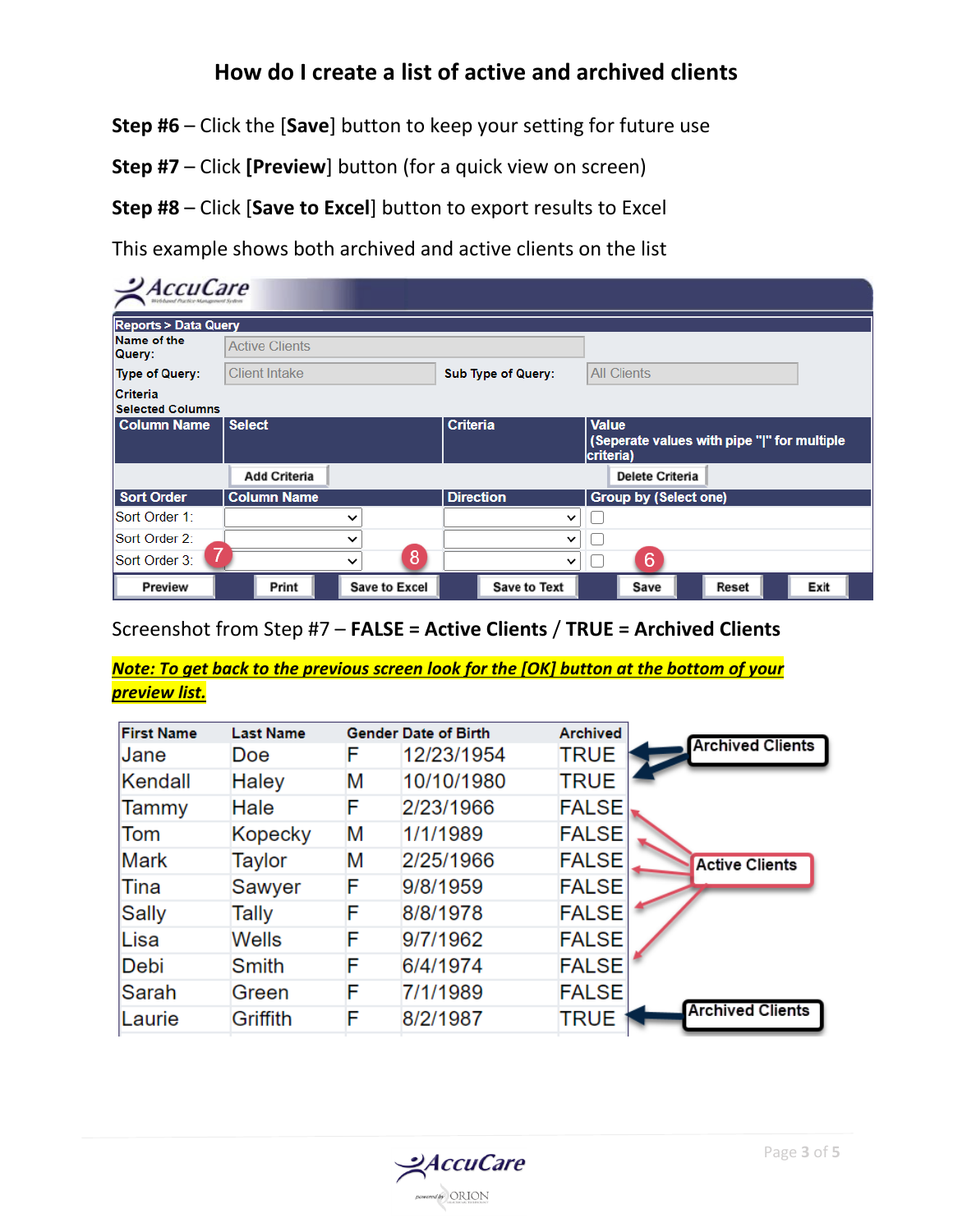### **These steps will show only active clients on the list.** *- Added steps to show only Active clients*

- **Step a)** Click [Add Criteria] button
- **Step b)** Select Archived
- **Step c)** Click [Add] button
- **Step d)** Under Criteria dropdown select {**is false**}
- **Step e)** Click [Save] button

Community of Residence: C Add Cancel

#### **Step f)** Click [Preview] button

|                                                                         | AccuCare                            |                       |                      |                         |                                                                                  |              |      |
|-------------------------------------------------------------------------|-------------------------------------|-----------------------|----------------------|-------------------------|----------------------------------------------------------------------------------|--------------|------|
|                                                                         | <b>Reports &gt; Data Query</b>      |                       |                      |                         |                                                                                  |              |      |
| $\times$<br>$\Box$<br>Select Fields                                     | Name of the<br>Query:               | <b>Active Clients</b> |                      |                         |                                                                                  |              |      |
| $\Theta$<br>secure6.myaccucare.com<br>٦                                 | <b>Type of Query:</b>               | <b>Client Intake</b>  |                      | Sub Type of Query:      | <b>All Clients</b>                                                               |              |      |
| b<br><b>Archived</b>                                                    | Criteria<br><b>Selected Columns</b> |                       |                      |                         |                                                                                  |              |      |
| <b>Assigned Agency</b><br>Category Code 1<br>Category Code 2            | <b>Column Name</b>                  | <b>Select</b>         |                      | <b>Criteria</b><br>d    | <b>Value</b><br>(Seperate values with pipe " " for multiple<br><b>criteria</b> ) |              |      |
| Category Code 3<br>Category Code 4                                      | Archived                            | a                     |                      | Is false<br>$\check{ }$ |                                                                                  |              |      |
| Category Code 5<br><b>Category Description 1</b>                        |                                     | <b>Add Criteria</b>   |                      |                         | <b>Delete Criteria</b>                                                           |              |      |
| <b>Category Description 2</b>                                           | <b>Sort Order</b>                   | <b>Column Name</b>    |                      | <b>Direction</b>        | Group by (Select one)                                                            |              |      |
| <b>Category Description 3</b>                                           | Sort Order 1:                       |                       | $\checkmark$         | $\check{~}$             |                                                                                  |              |      |
| <b>Category Description 4</b>                                           | Sort Order 2:                       |                       | $\checkmark$         | $\checkmark$            |                                                                                  |              |      |
| <b>Category Description 5</b>                                           | Sort Order 3:                       |                       | $\check{ }$          | $\check{ }$             | e                                                                                |              |      |
| <b>Child Protective Services</b><br><b>Child Protective Services Ot</b> | <b>Preview</b>                      | Print                 | <b>Save to Excel</b> | <b>Save to Text</b>     | Save                                                                             | <b>Reset</b> | Exit |
| <b>Child Protective Services St</b>                                     |                                     |                       |                      |                         |                                                                                  |              |      |
| City                                                                    |                                     |                       |                      |                         |                                                                                  |              |      |
| Classification/Beneficiary                                              |                                     |                       |                      |                         |                                                                                  |              |      |
| <b>Client Has Family Members</b>                                        |                                     |                       |                      |                         |                                                                                  |              |      |
| Client Record ID                                                        |                                     |                       |                      |                         |                                                                                  |              |      |
| <b>Client Reference Number</b>                                          |                                     |                       |                      |                         |                                                                                  |              |      |
| <b>Comments</b>                                                         |                                     |                       |                      |                         |                                                                                  |              |      |